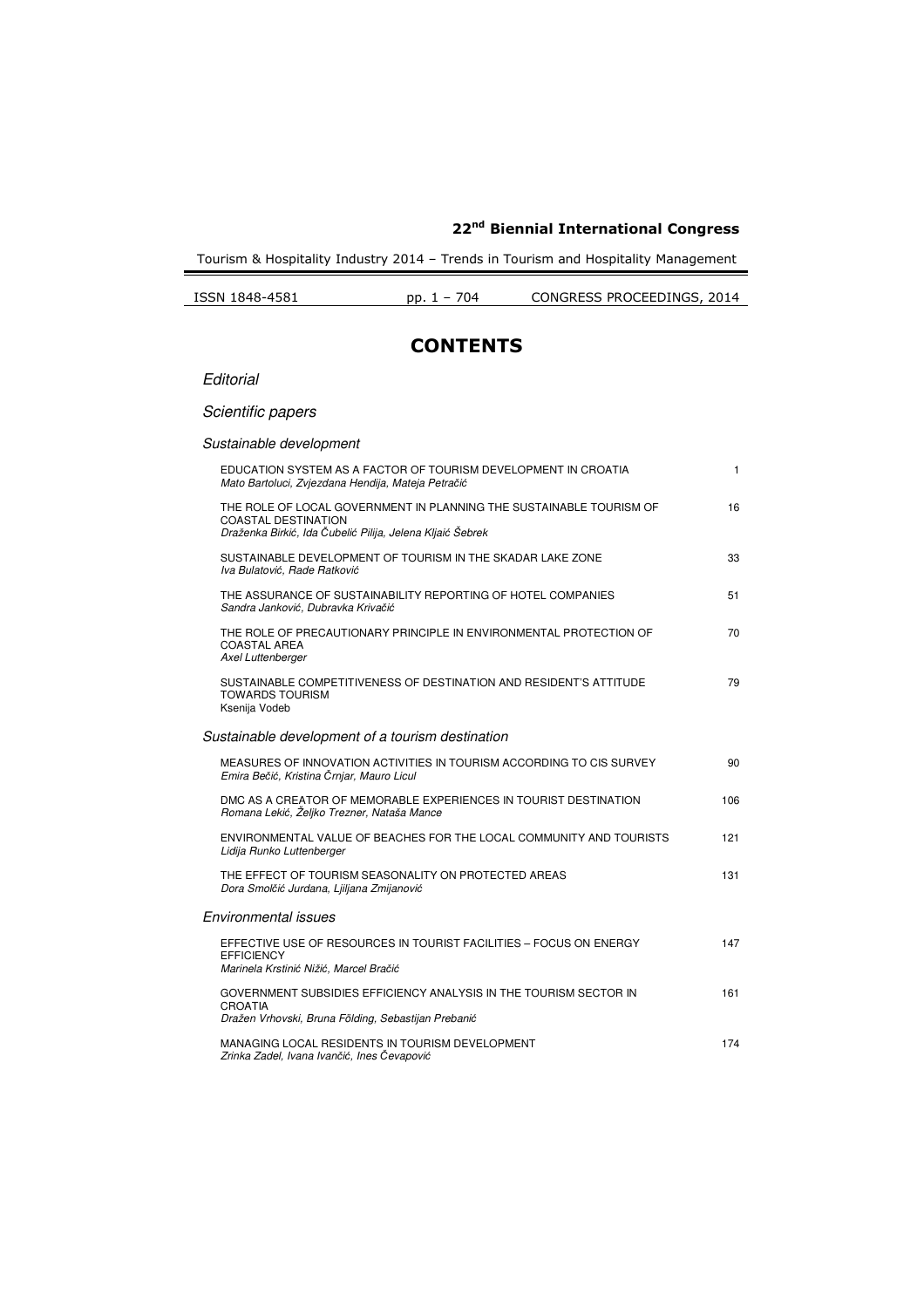Tourism & Hospitality Industry 2014 - Trends in Tourism and Hospitality Management

| ISSN 1848-4581                                                                                                                                                  | pp. 1 - 704 | CONGRESS PROCEEDINGS, 2014                                              |     |
|-----------------------------------------------------------------------------------------------------------------------------------------------------------------|-------------|-------------------------------------------------------------------------|-----|
|                                                                                                                                                                 |             |                                                                         |     |
| Tourism destination competitiveness                                                                                                                             |             |                                                                         |     |
| RESPONSIBLE TOURISM IN POLAND<br>Olga Debicka, Aneta Oniszczuk-Jastrzabek                                                                                       |             |                                                                         | 189 |
| CONTESTED RURAL DEVELOPMENT THROUGH TOURISM: SPATIAL AND SOCIAL<br>RELATIONS IN A POSTSOCIALIST CZECH VILLAGE<br>Hana Horáková, Dana Fialová                    |             |                                                                         | 203 |
| BRANDING CITIES AS TOURIST DESTINATIONS; THE CASE OF SLAVONSKI BROD,<br><b>CROATIA</b><br>Biljana Lončarić                                                      |             |                                                                         | 229 |
| AFFECTIVE TOURISM DESTINATION IMAGE: THE CASE OF PORTOROZ<br>Helena Nemec Rudež                                                                                 |             |                                                                         | 245 |
| SPECIALISATION AS A TREND IN MODERN HOTEL INDUSTRY<br>Nadia Pavia, Jasmina Gržinić, Tamara Floričić                                                             |             |                                                                         | 256 |
| OF THE ISTRA INSPIRIT PROJECT<br>Marko Perić, Jelena Đurkin, Ivanka Lamot                                                                                       |             | IMPORTANCE OF STAKEHOLDER MANAGEMENT IN TOURISM PROJECT: CASE STUDY     | 273 |
| Managing special interest tourism                                                                                                                               |             |                                                                         |     |
| THE TRAP VS. THE REMEDY TOURISM PARADOX AND TOURISM EQUINOX<br>İrfan Arikan, İlker Ünsever                                                                      |             |                                                                         | 287 |
| INTERNAL MARKETING IN THE HOTEL INDUSTRY<br>Vlado Galičić, Marina Laškarin                                                                                      |             |                                                                         | 297 |
| VESSEL REGISTRATION IN CROATIAN REGISTERS AND RECORDS AS PART OF THE<br>NECESSARY ALIGNMENT WITH THE EU ACQUIS<br>Daniela Gračan, Marina Barkiđija, Bojan Hodap |             |                                                                         | 313 |
| THE ROLE OF TRAVEL AGENCIES IN TOURISM DEVELOPMENT IN ALBA COUNTY<br>Carmen Paştiu, Andreea Muntean, Claudia Moisă, Silvia Maican                               |             |                                                                         | 327 |
| THE MEDITERRANEAN COUNTRIES OF EUROPE<br>Dragan Roller, Sabina Hodžić, Sanja Premec                                                                             |             | CORPORATE INCOME TAXATION IN THE CROATIAN HOTEL INDUSTRY IN RELATION TO | 338 |
| Innovations in hospitality industry                                                                                                                             |             |                                                                         |     |
| INNOVATIVENESS OF SERVICE COMPANIES IN FBIH<br>Danijela Madžar, Andrijana Ostojić Mihić, Ivan Madžar                                                            |             |                                                                         | 351 |
| CASINO SERVICE QUALITY: CONCEPT AND MEASUREMENT<br>Suzana Marković, Monika Krnetić                                                                              |             |                                                                         | 364 |
| GLOBAL TRENDS AFFECTING CAMPING TOURISM: MANAGERIAL CHALLENGES AND<br><b>SOLUTIONS</b><br>Ines Milohnić, Josipa Cvelić Bonifačić                                |             |                                                                         | 380 |
| POTENTIAL DRIVERS OF INNOVATION IN THE MSMES IN HOSPITALITY INDUSTRY IN<br><b>ISTRIA</b><br>Robert Ribarić                                                      |             |                                                                         | 394 |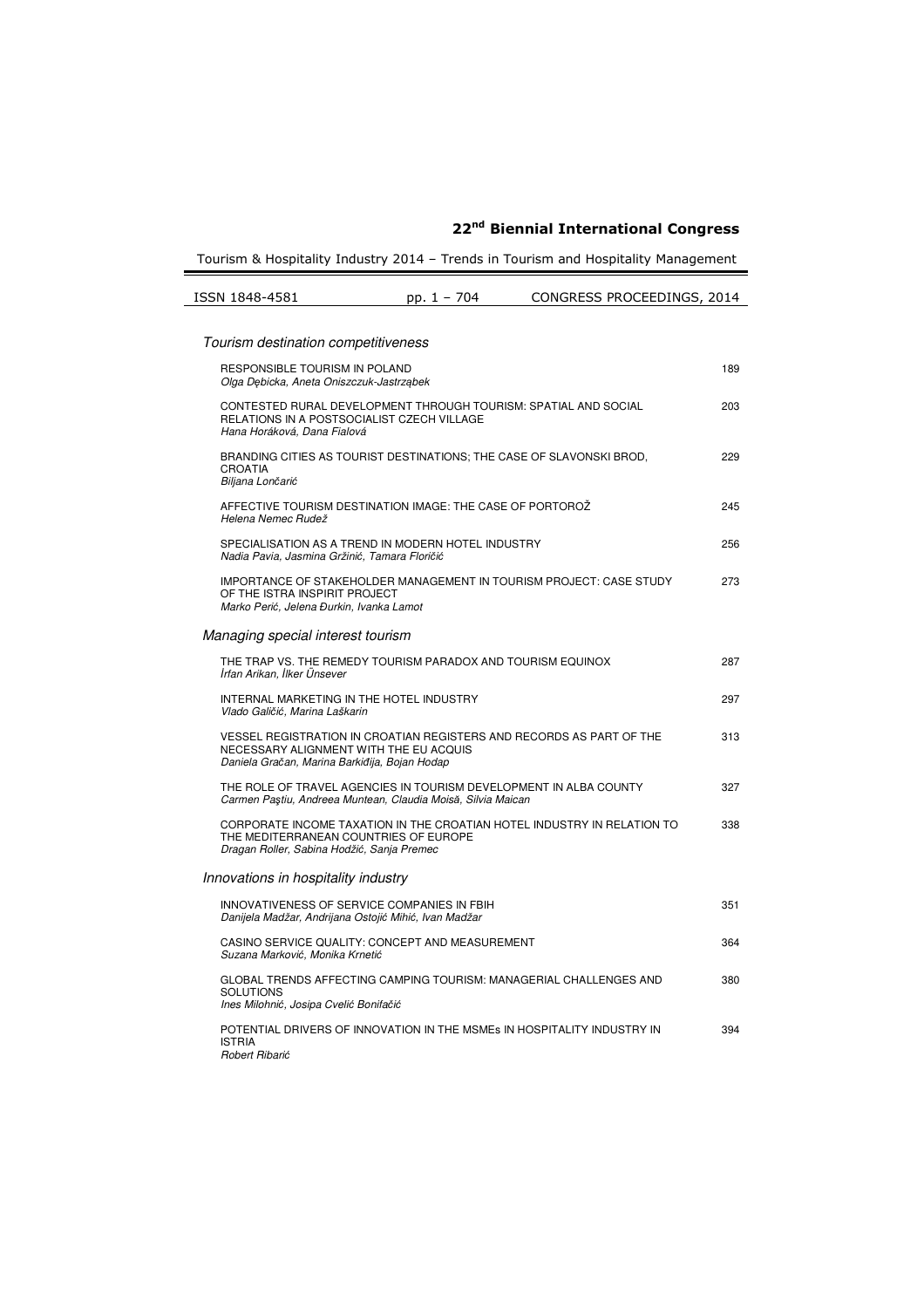Tourism & Hospitality Industry 2014 – Trends in Tourism and Hospitality Management

| ISSN 1848-4581 | pp. $1 - 704$ | CONGRESS PROCEEDINGS, 2014 |
|----------------|---------------|----------------------------|

#### Education in tourism THE NEW PROFILE OF THE VIRTUAL TOURISTTRAVELER: COMMUNICATIVE PERSPECTIVES AND TECHNOLOGICAL CHALLENGES Raffaella Folgieri, Miriam Bait 408 STUDENT VOLUNTEERING – GENDER DIFFERENCES Helga Maškarin Ribarić, Lorena Dadić, Martina Nađ 421 STAFF TRAINING IN HOSPITALITY SECTOR AS BENEFIT FOR IMPROVED SERVIC QUALITY Ivanka Nestoroska, Irina Petrovska 437 TRAINING THE TRAINERS – INTERCULTURAL AND INTER-EDUCATIONAL BENEFITS OF US COMMUNITY COLLEGES TO HOSPITALTY INDUSTRY Irina Petrovska, Ivanka Nestoroska 449 ADDING SUSTAINABLE VALUE: INTEGRATING SUSTAINABILITY VIA A MULTI-DISCIPLINARY LEARNING METHOD IN HOSPITALITY MANAGEMENT EDUCATION Niels Van Felius, Elena Cavagnaro 458 Culinary and cultural tourism AN INTERCULTURAL PERSONNEL COMPETENCE IN CULTURAL TOURISM Vesna Bedeković, Irena Bosnić, Božidar Jaković 471 CULTURAL TOURISM IN CENTRAL AND SOUTHEAST EUROPE. ITS SELECTIVE UTILIZATION OF CULTURAL LAYERS Peter Jordan 482 DEVELOPMENT CONCEPT AND STRATEGY FOR CREATIVE TOURISM OF THE KVARNER DESTINATION Christian Stipanović, Elena Rudan 507 THE DETERMINANTS OF LENGTH O F STAY AND ARRIVALS OF TOURISTS IN THE CROATIA: A PANEL DATA APPROACH Zdravko Šergo, Amorino Poropat, Pavlo Ružić 518 LJUBLJANA QUALITY SELECTION (LQS) – INNOVATIVE CASE OF RESTAURANT ASSESSMENT SYSTEM Maja Uran Maravić, Daniela Gračan, Zrinka Zadel 536 Conference papers PESTEL ANALYSIS OF TOURISM DESTINATIONS IN THE PERSPECTIVE OF BUSINESS TOURISM (MICE) Marina Gregorić 551 THE INFLUENCE OF COLOURS ON THE PURCHASE DECISION MAKING PROCESS WHEN DEVELOPING SUSTAINABLE PRODUCTS Boris Jurič, Dijana Vuković, Branka Šuput 566 STUDY REGARDING THE EVOLUTION OF TOURIST ACCOMMODATION FACILITIES – THE CASE OF ALBA COUNTY, ROMANIA Silvia Maican, Mălina Cordoş, Carmen Paştiu, Andreea Muntean 584